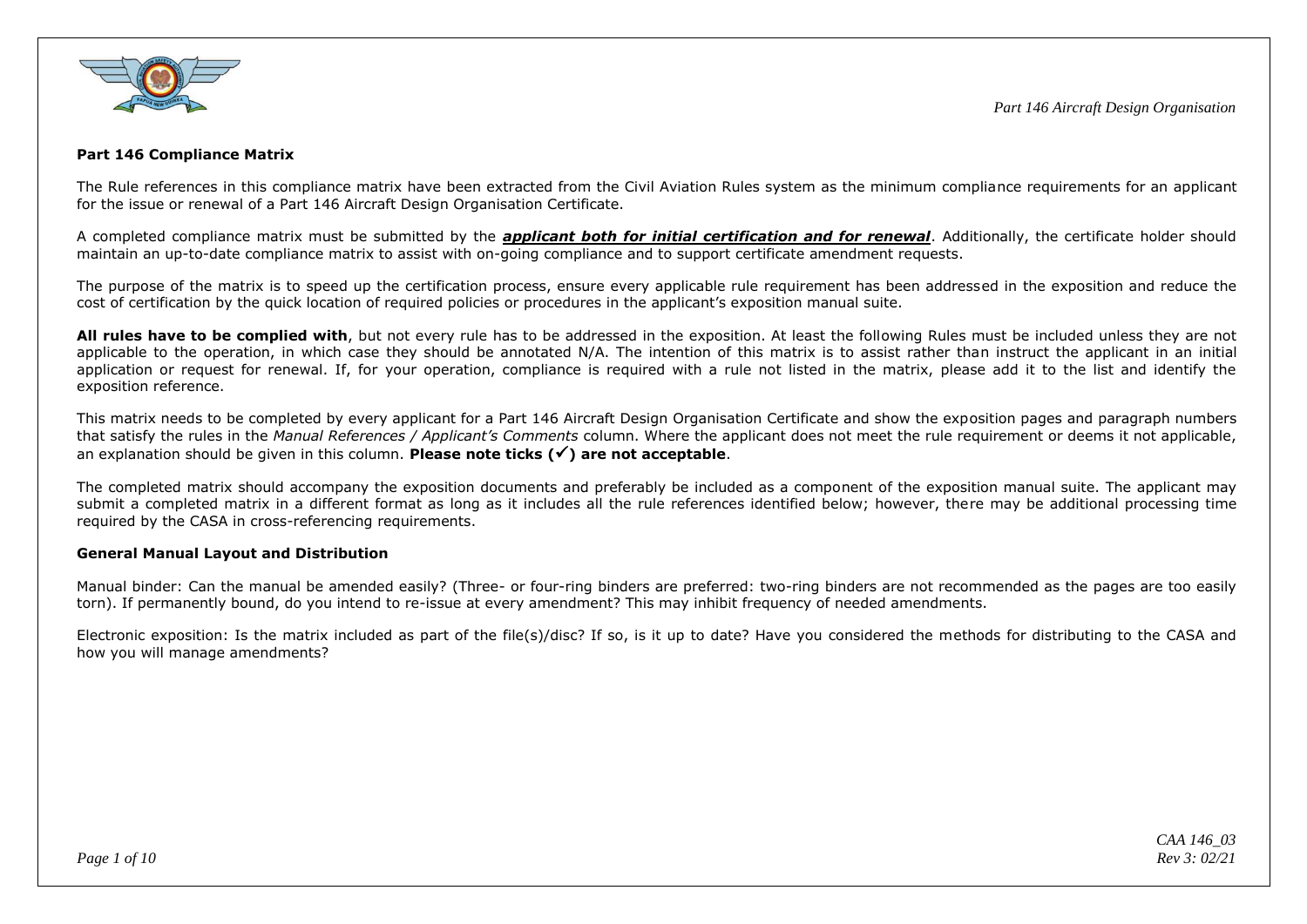

**DOC Number:**

**Manuals Submitted: Rev.: Dated:**

|                                                       | <b>Applicant's Comments</b> | <b>CASA Comments (for CASA use only)</b> |
|-------------------------------------------------------|-----------------------------|------------------------------------------|
| Rule Compliance Matrix                                |                             |                                          |
| Company Statement page, signed by the Chief Executive |                             |                                          |
| List of Effective Pages                               |                             |                                          |
| Record of Amendments                                  |                             |                                          |
| Distribution List & copies to be numbered             |                             |                                          |
| Contents Page                                         |                             |                                          |
| Definitions & Abbreviations (not mandatory)           |                             |                                          |
| On every page, headers and/or footers to include:     |                             |                                          |
| (a) Company name                                      |                             |                                          |
| (b) Name of the manual                                |                             |                                          |
| (c) Effective revision and date of the page           |                             |                                          |
| (d) Page number                                       |                             |                                          |
| Index (not mandatory but desirable)                   |                             |                                          |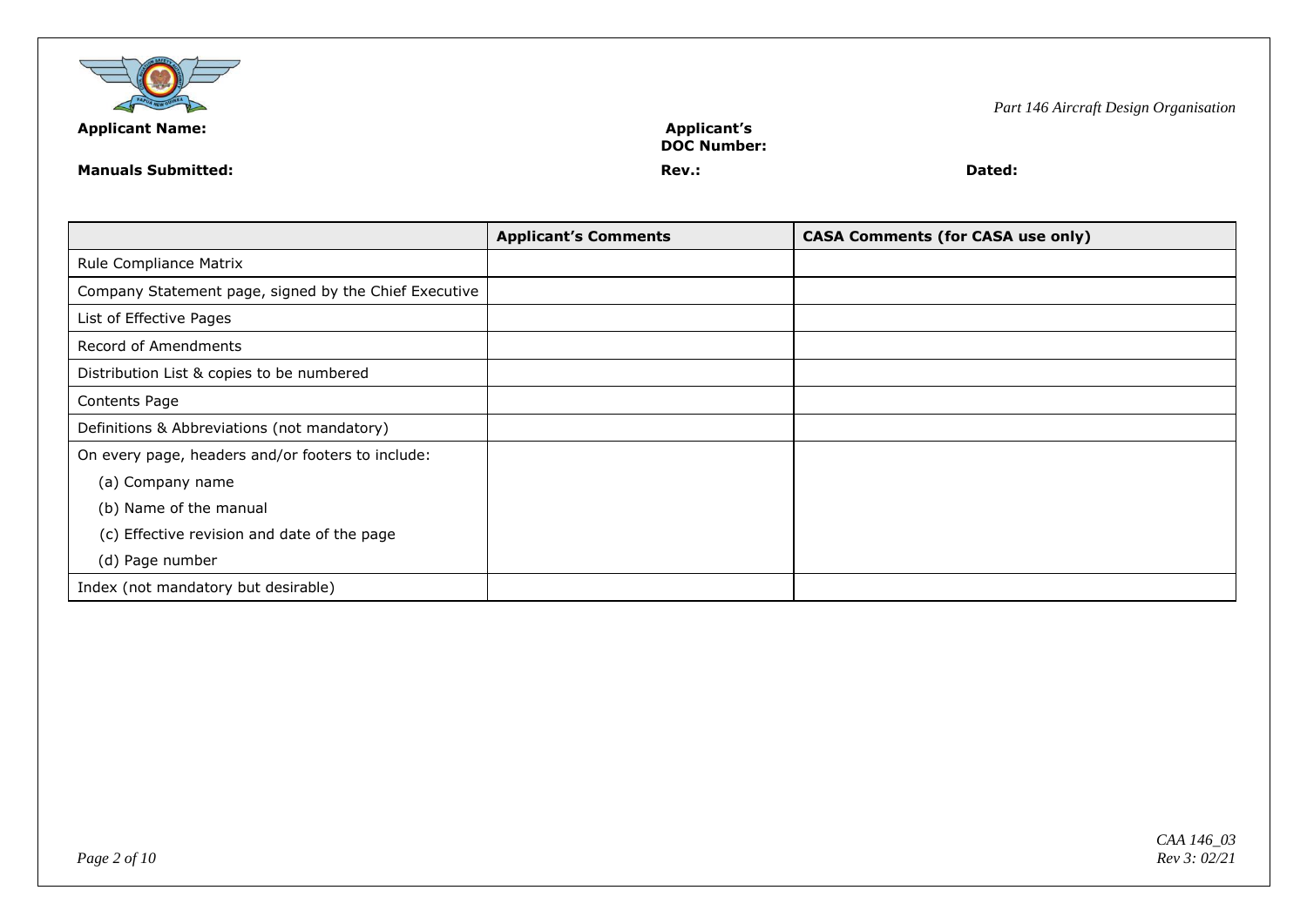

*Part 146 Aircraft Design Organisation*

| <b>Rule reference</b>                                                                                                                                                                                                                                       | <b>Manual References / Applicant's Comments</b> | <b>CASA Review &amp; Comments (for CASA use only)</b> |  |
|-------------------------------------------------------------------------------------------------------------------------------------------------------------------------------------------------------------------------------------------------------------|-------------------------------------------------|-------------------------------------------------------|--|
| <b>Subpart A - General</b>                                                                                                                                                                                                                                  |                                                 |                                                       |  |
| <b>Requirement for Certificate</b><br>146.5<br>A person shall not exercise the<br>privileges in 146.11 except<br>under the authority of and in<br>accordance with the provision of<br>an aircraft Design Organization<br>Certificate issued under this Part |                                                 |                                                       |  |
| <b>Application for Certificate</b><br>146.7(1)<br>Exposition as required by<br>$146.53(b)(2)$ ; and                                                                                                                                                         |                                                 |                                                       |  |
| 146.7(2)<br>Such further particulars as may<br>be required by the Director                                                                                                                                                                                  |                                                 |                                                       |  |
| <b>Issue of Certificate</b><br>146.9(a)<br>An applicant is entitled to a<br>Design Organization Certificate if<br>the Director is satisfied that:<br>146.9(a)(1)<br>The applicant meets the<br>requirements of Subparts B; and                              |                                                 |                                                       |  |
| 146.9(a)(2)<br>The applicant's senior person<br>required by $146.53(b)(3)$ are fit<br>and proper persons; and                                                                                                                                               |                                                 |                                                       |  |
| 146.9(a)(3)<br>The granting of the certificate is<br>not contrary to the interests of<br>aviation safety                                                                                                                                                    |                                                 |                                                       |  |
| 146.9(b)<br>The Director may impose<br>conditions and limitations on a<br>design organization certificate                                                                                                                                                   |                                                 |                                                       |  |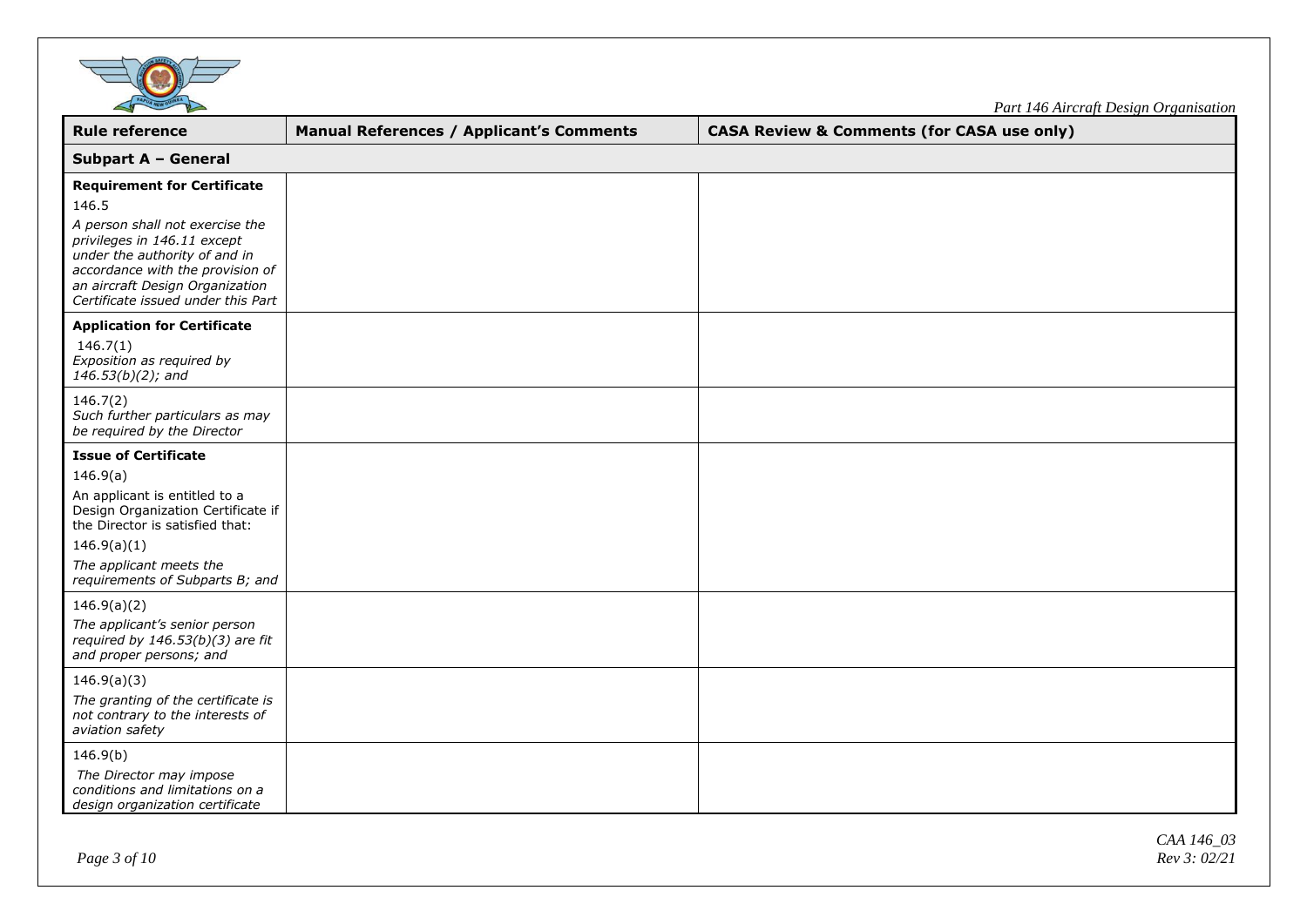

| <b>Rule reference</b>                                                                                                                                                                                                                                                      | <b>Manual References / Applicant's Comments</b> | <b>CASA Review &amp; Comments (for CASA use only)</b> |
|----------------------------------------------------------------------------------------------------------------------------------------------------------------------------------------------------------------------------------------------------------------------------|-------------------------------------------------|-------------------------------------------------------|
| issued under this Part                                                                                                                                                                                                                                                     |                                                 |                                                       |
| <b>Privileges of Certificate</b><br>Holder<br>146.11(1)<br>Rating D1 for the development<br>of design changes for products<br>and their components                                                                                                                         |                                                 |                                                       |
| 146.11(2)<br>Rating D1 for the development<br>of design changes for appliances                                                                                                                                                                                             |                                                 |                                                       |
| <b>Duration of Certificate</b><br>146.13(a)<br>A Design Organization<br>Certificate may be granted or<br>renewed for a period of up to<br>five years                                                                                                                       |                                                 |                                                       |
| 146.13(b)<br>A Design Organization<br>Certificate remains in force until<br>it expires or is suspended or<br>revoked by the Director                                                                                                                                       |                                                 |                                                       |
| 146.13(c)<br>The holder of a Design<br>Organization Certificate that<br>expires or is revoked must<br>immediately surrender the<br>Certificate to the Director                                                                                                             |                                                 |                                                       |
| <b>Notification of Ceasing</b><br>Design<br>146.15<br>The hold of a Design<br>Organization Certificate who<br>ceases to offer design services<br>must notify the Director in<br>writing within 30 days of the<br>date of cessation and request<br>revocation of the Design |                                                 |                                                       |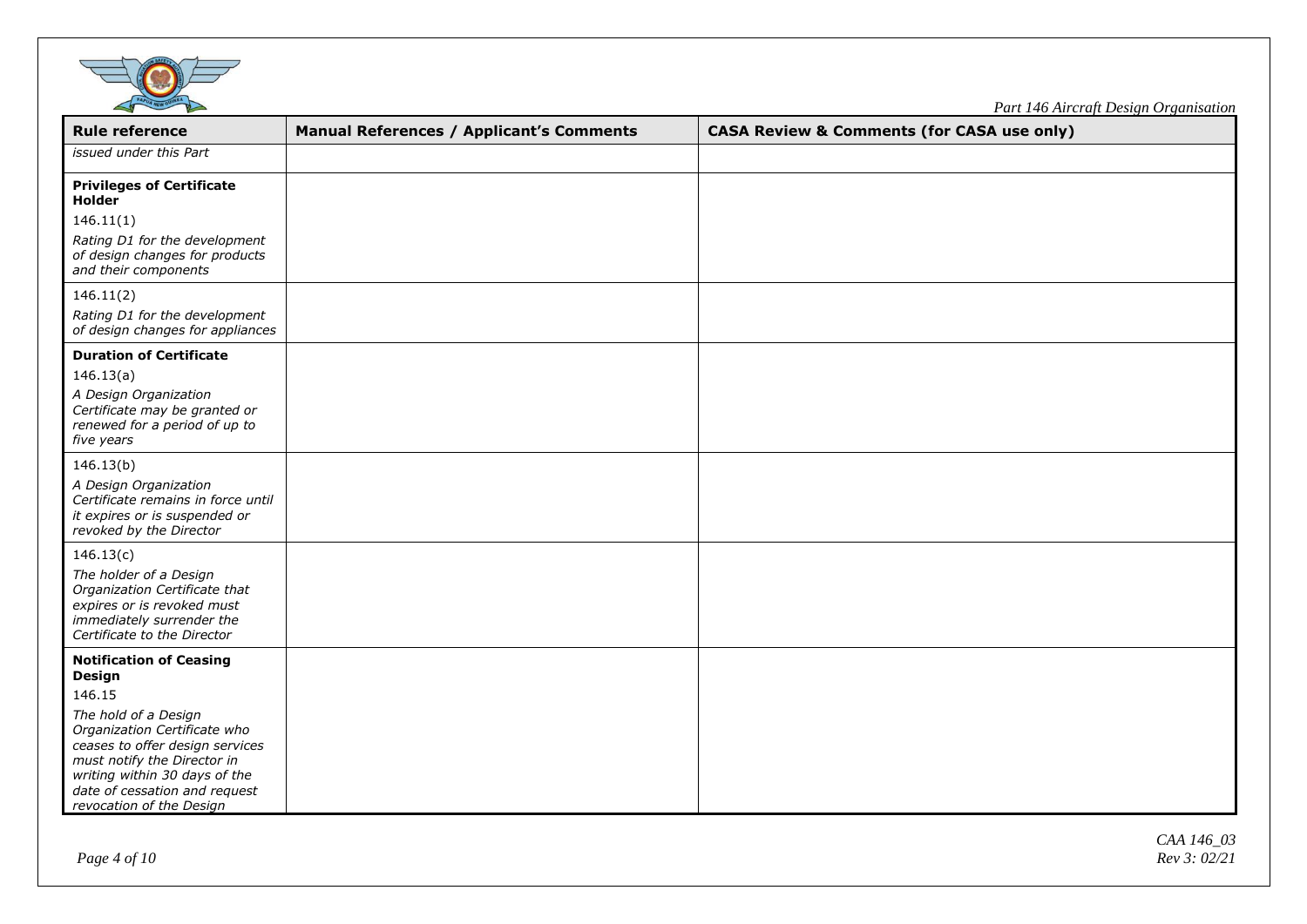

| <b>Rule reference</b>                                                                                                                                                                                                                                                                                                                                                                                                             | <b>Manual References / Applicant's Comments</b>               | <b>CASA Review &amp; Comments (for CASA use only)</b> |  |
|-----------------------------------------------------------------------------------------------------------------------------------------------------------------------------------------------------------------------------------------------------------------------------------------------------------------------------------------------------------------------------------------------------------------------------------|---------------------------------------------------------------|-------------------------------------------------------|--|
| Organization Certificate                                                                                                                                                                                                                                                                                                                                                                                                          |                                                               |                                                       |  |
| <b>Renewal of Certificate</b><br>146.17(a)<br>An application for the renewal of<br>a Design Organization Certificate<br>must be made by the holder of a<br>Design Organization Certificate<br>on Form CAA 146/01<br>146.17(b)<br>The application must be<br>submitted to the Director by the<br>application renewal date<br>specified on the certificate or, if<br>no such date is specified, not<br>less than 30 days before the |                                                               |                                                       |  |
| certificate expires                                                                                                                                                                                                                                                                                                                                                                                                               | <b>Subpart B - Acceptance of Foreign Design Organizations</b> |                                                       |  |
| <b>Acceptable Foreign</b><br><b>Certification</b><br>146.53(a)<br>Authorities accepted by the<br>Director for the issue of a<br>Design Organization Certificate                                                                                                                                                                                                                                                                   |                                                               |                                                       |  |
| An applicant for a Design<br>Organization Certificate to be<br>issued under paragraph (a)<br>must provide the Director with:<br>146.53(b)(1)<br>A copy of the Foreign Design<br>Organization Certificate; and                                                                                                                                                                                                                     |                                                               |                                                       |  |
| 146.53(b)(2)<br>A copy of the exposition<br>required by the Foreign<br>Authority; and                                                                                                                                                                                                                                                                                                                                             |                                                               |                                                       |  |
| 146.53(b)(3)<br>The names of the Chief<br>Executive and those senior                                                                                                                                                                                                                                                                                                                                                              |                                                               |                                                       |  |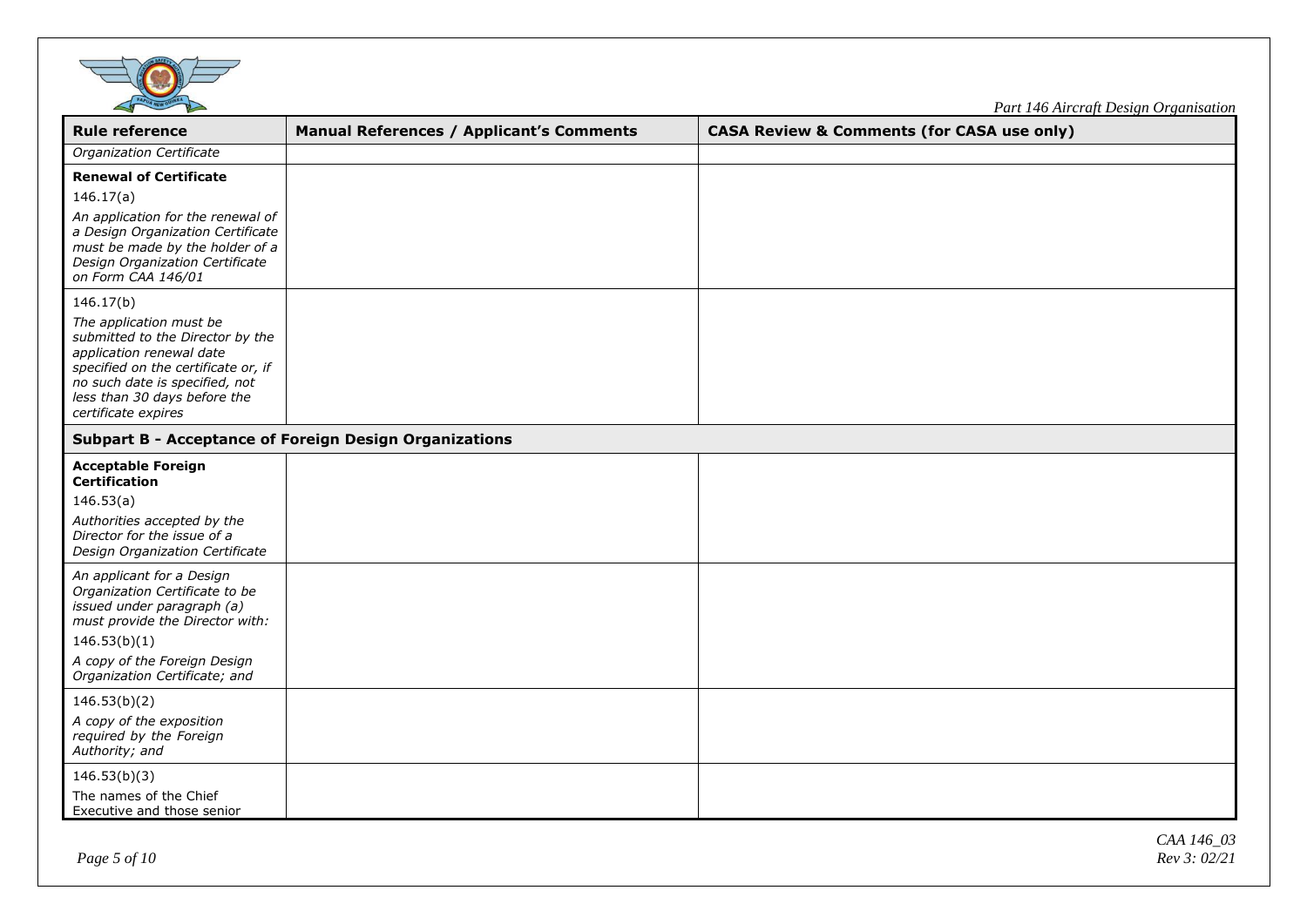

| <b>Rule reference</b>                                                                                                                                                                                                                                 | <b>Manual References / Applicant's Comments</b> | <b>CASA Review &amp; Comments (for CASA use only)</b> |
|-------------------------------------------------------------------------------------------------------------------------------------------------------------------------------------------------------------------------------------------------------|-------------------------------------------------|-------------------------------------------------------|
| persons who have responsibility<br>for dealing directly with the<br>Director on the following<br>matters:<br>146.53(b)(3)(i)                                                                                                                          |                                                 |                                                       |
| Design Control                                                                                                                                                                                                                                        |                                                 |                                                       |
| 146.53(b)(3)(ii)                                                                                                                                                                                                                                      |                                                 |                                                       |
| <b>Inspection and Testing</b>                                                                                                                                                                                                                         |                                                 |                                                       |
| 146.53(b)(3)(iii)<br>Internal Quality and Safety<br>Management System                                                                                                                                                                                 |                                                 |                                                       |
| 146.53(b)(4)<br>Any information the Director<br>may require regarding<br>continuing validity of the Foreign<br>Certificate                                                                                                                            |                                                 |                                                       |
| 146.53(c)<br>The Director may impose<br>conditions and limitations on a<br>Design Organization Certificate<br>issued under paragraph (a)                                                                                                              |                                                 |                                                       |
| <b>Subpart D - Operating Requirements</b>                                                                                                                                                                                                             |                                                 |                                                       |
| <b>Continued Compliance</b><br>146.201(a)<br>A holder of a Design<br>Organization Certificate must:<br>146.201(a)(1)<br>Hold at least one complete and<br>current copy of its exposition at<br>each work location specified in<br>its exposition; and |                                                 |                                                       |
| 146.201(a)(2)<br>Comply with all procedures and<br>systems detailed in its<br>exposition; and                                                                                                                                                         |                                                 |                                                       |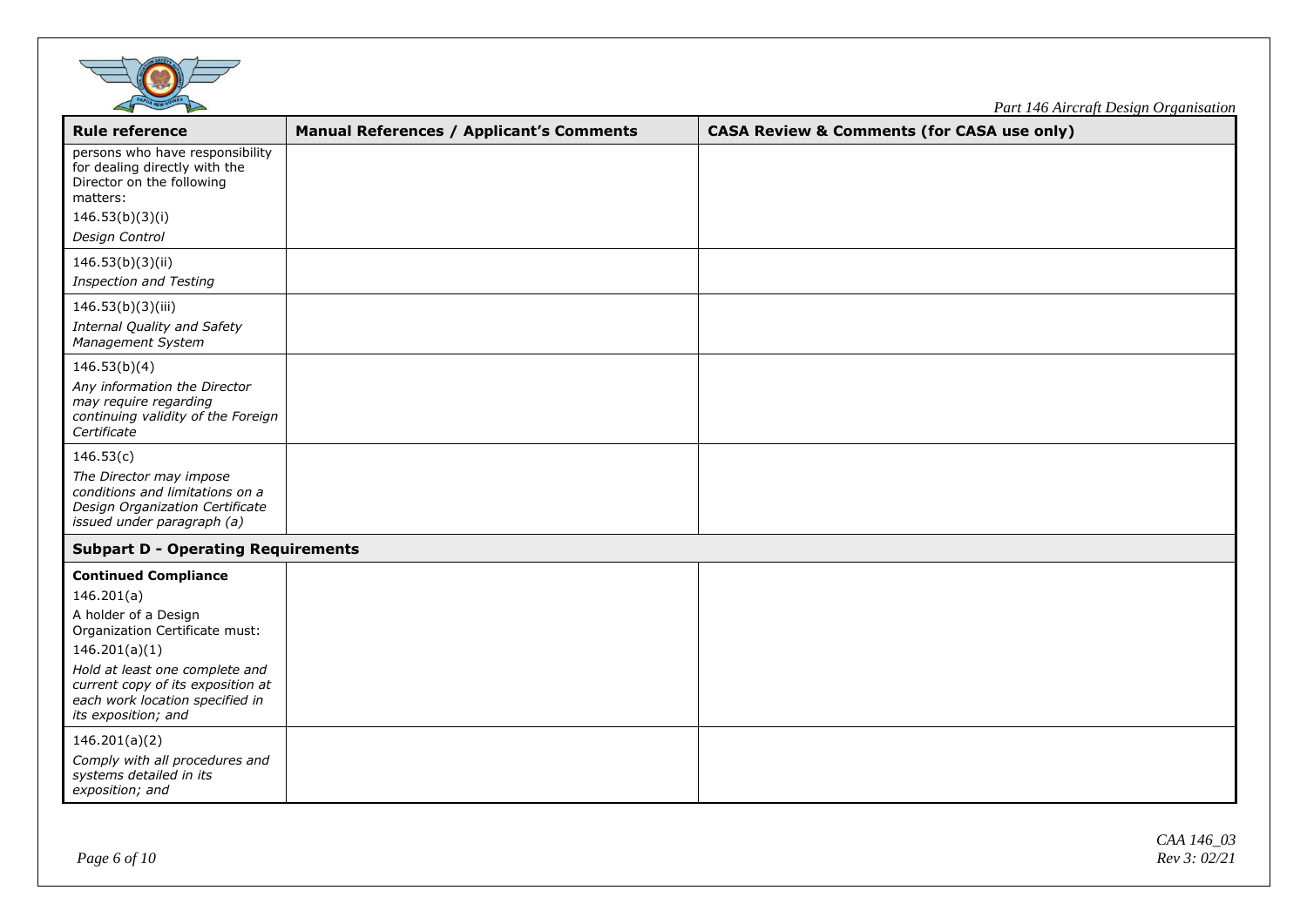

| <b>Rule reference</b>                                                                                                                                                                                                                                               | <b>Manual References / Applicant's Comments</b> | <b>CASA Review &amp; Comments (for CASA use only)</b> |
|---------------------------------------------------------------------------------------------------------------------------------------------------------------------------------------------------------------------------------------------------------------------|-------------------------------------------------|-------------------------------------------------------|
| 146.201(a)(3)<br>Make each applicable part of the<br>exposition available to personnel<br>who require those parts to carry<br>out their duties; and                                                                                                                 |                                                 |                                                       |
| 146.201(a)(4)<br>Determine that each design or<br>design change approved<br>complies with the applicable<br>airworthiness requirements, has<br>no unsafe features, and is fit for<br>embodiment; and                                                                |                                                 |                                                       |
| 146.201(a)(5)<br>Make records available to the<br>Director upon request; and                                                                                                                                                                                        |                                                 |                                                       |
| 146.201(a)(6)<br>Comply with any limitations or<br>conditions prescribed by the<br>Director on the certificate                                                                                                                                                      |                                                 |                                                       |
| 146.201(b)<br>For continued compliance of a<br>Design Organization Certificate<br>issued under Subpart B, the<br>Foreign Design Certificate<br>accepted by the Director must<br>be valid                                                                            |                                                 |                                                       |
| <b>Changes to Certificate</b><br><b>Holder's Organization</b><br>146.203(a)<br>The certificate holder must<br>provide the Director with a copy<br>of each amendment to its<br>exposition as soon as practicable<br>after it has incorporated into the<br>exposition |                                                 |                                                       |
| 146.203(b)<br>Where the certificate holder<br>proposes to make change to any                                                                                                                                                                                        |                                                 |                                                       |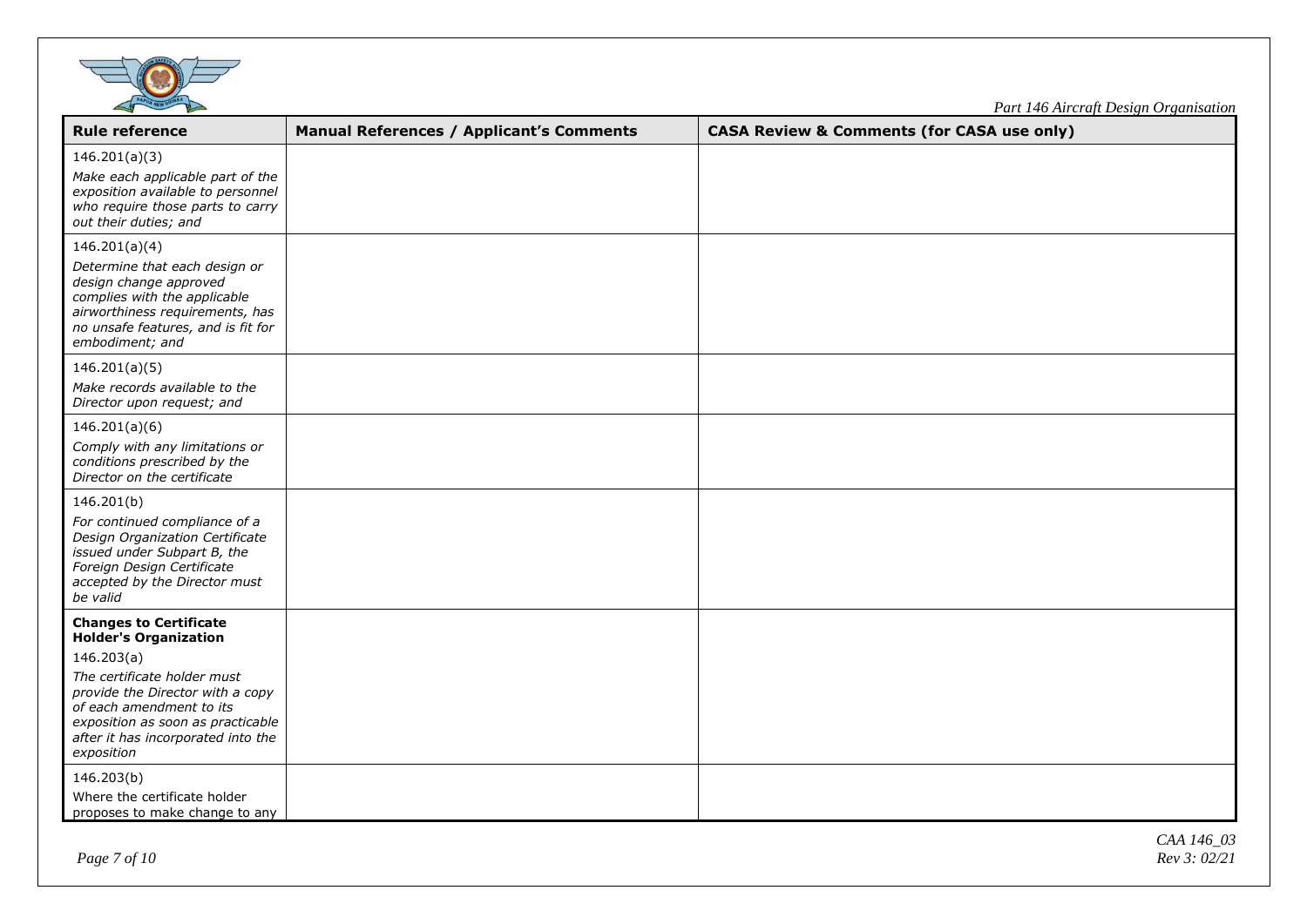

| <b>Rule reference</b>                                                                                                                                                                                                                      | <b>Manual References / Applicant's Comments</b> | <b>CASA Review &amp; Comments (for CASA use only)</b> |
|--------------------------------------------------------------------------------------------------------------------------------------------------------------------------------------------------------------------------------------------|-------------------------------------------------|-------------------------------------------------------|
| of the following, the Director<br>§must be notified in writing as<br>soon as practicable.<br>146.203(b)(1)<br>The Chief Executive                                                                                                          |                                                 |                                                       |
| 146.203(b)(2)<br>The senior person required by<br>146.53(b)(3)                                                                                                                                                                             |                                                 |                                                       |
| 146.203(b)(3)<br>The design activities the holder<br>undertakes                                                                                                                                                                            |                                                 |                                                       |
| 146.203(b)(4)<br>The locations at which work is<br>carried out                                                                                                                                                                             |                                                 |                                                       |
| 146.203(c)<br>The Director may prescribe<br>conditions under which a<br>certificate holder may operate<br>during or following any of the<br>changes specified in paragraph<br>(b)                                                          |                                                 |                                                       |
| 146.203(d)<br>A certificate holder must comply<br>with the conditions prescribed<br>under paragraph (c)                                                                                                                                    |                                                 |                                                       |
| 146.203(e)<br>The certificate holder must<br>promulgate in a form acceptable<br>to the Director any information<br>or procedures additional to the<br>material contained in the<br>exposition which the Director<br>may consider necessary |                                                 |                                                       |
| <b>Safety Audits and</b><br><b>Inspections</b><br>146.205<br>The Director may require the                                                                                                                                                  |                                                 |                                                       |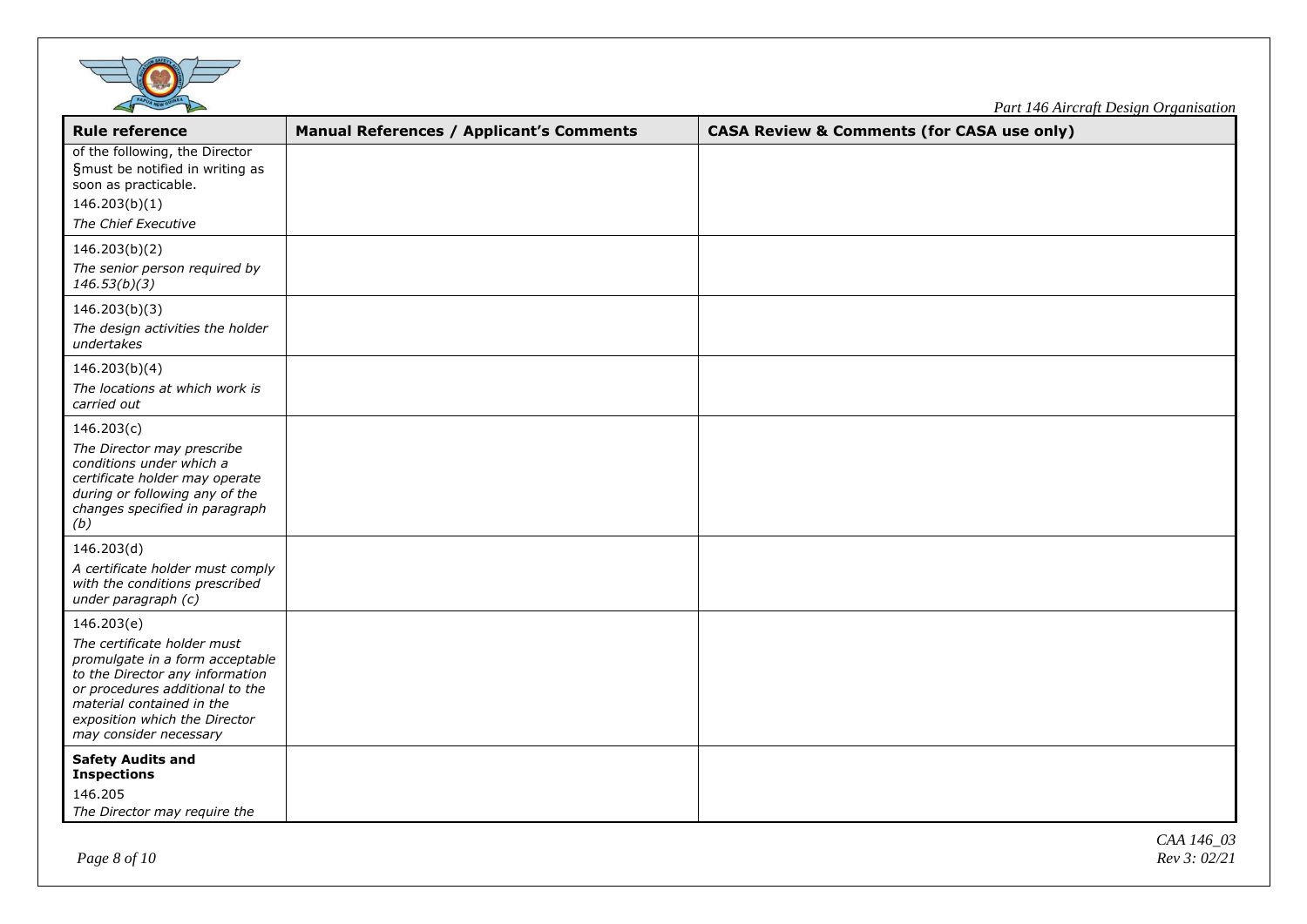

| <b>Rule reference</b>                                                                                                                                                                                                                             | <b>Manual References / Applicant's Comments</b> | <b>CASA Review &amp; Comments (for CASA use only)</b> |  |
|---------------------------------------------------------------------------------------------------------------------------------------------------------------------------------------------------------------------------------------------------|-------------------------------------------------|-------------------------------------------------------|--|
| holder of a Design Organization<br>to provide copies of reports of<br>audits and inspection carried out<br>by, or on behalf of, a Foreign<br>Authority as a condition of<br>continuing validity of a Foreign<br>Design Organization Certification |                                                 |                                                       |  |
| <b>Part 12 Occurrence Reporting</b>                                                                                                                                                                                                               |                                                 |                                                       |  |
| 12.55(a)(4)<br>Notification of defect Incident                                                                                                                                                                                                    |                                                 |                                                       |  |
| 12.55(d)(2) [App A(b)]<br>Notification of Defect Incident,<br>refer Appendix A(b)                                                                                                                                                                 |                                                 |                                                       |  |
| 12.57(a)(1)<br>Details of incident for Holder of<br>a Certificate                                                                                                                                                                                 |                                                 |                                                       |  |
| $12.57(b)(1)-(2)$<br>Form CAA005 OR by other<br>means Acceptable to the<br>Director                                                                                                                                                               |                                                 |                                                       |  |
| 12.59(a)(1)<br>Conducting the Investigation to<br>identify the facts(Subject to<br>section 248(3) of the Act)                                                                                                                                     |                                                 |                                                       |  |
| $12.59(a)(2)(i)-(ii)$<br>Report on Form CAA 005                                                                                                                                                                                                   |                                                 |                                                       |  |
| 12.59(3)<br>Advise the Authority of any<br>actions Taken.                                                                                                                                                                                         |                                                 |                                                       |  |
| List any other rules complied with:                                                                                                                                                                                                               |                                                 |                                                       |  |
|                                                                                                                                                                                                                                                   |                                                 |                                                       |  |

CASA Use